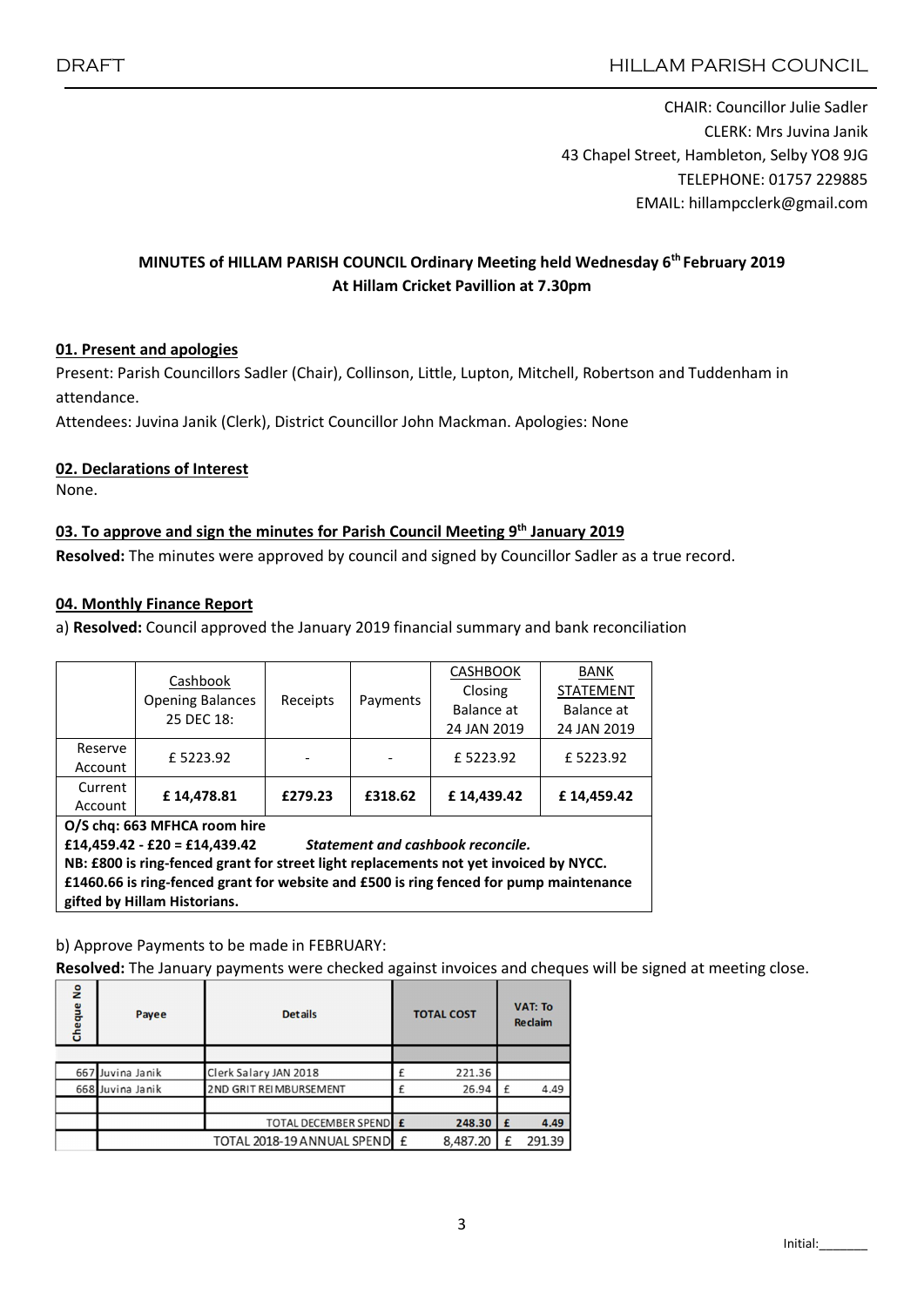c) Councillor Mitchell has audited 3 months of the year so far and completed 3 Internal Audit Forms. Issue regarding the 'statement dates' and the 'cashbook dates' not matching on the reconciliation in some places. Resolved: Clerk will review and double check these.

## 05. To approve the replacement of LP 28 to NYCC adoptable standards, quote £1250 via NYCC

Councillors discussed the street lights that are currently reported as not working. Resolved: It was agreed that LP 28 would be replaced fully to NYCC adoptable standards. LP4 at the top of Stocking Lane was also put forward for a full replacement given that this lamp will be very important to the increased number of users of Stocking Lane going forward. These replacements are to be paid for using the Reserve Account.

### 06. Discuss concerns regarding Austfield Lane and actions to follow

A number of letters have been received by Councillors regarding the Viner's development Traffic. They highlight the dangerous situation for pedestrians and cyclists on Austfield Lane and also the damage being done to the road. Parish Councillors agreed that a path would alleviate the danger to pedestrians given that more pedestrians are using the road to get to the new local family friendly businesses. Resolved: As a starting point, Cllr Sadler will coordinate a meeting with the local land owners about the land needed for a potential path to be installed.

The planning applications submitted by Viner's has been refused and SDC will be deciding which enforcements to put in place e.g. when the business must cease. The applicants then have 6 months to appeal the decision.

### 07. Review of Policies, to approve any amendments

Councillor Sadler reviewed the policies and no changes need to be made currently.

### 08. Update on GDPR policy

The clerk is working through the documents held and destroying items that do not need to be held anymore and following the guidance of the YLCA, using and adapting their exemplar GDPR policy documents.

## 09. Review of Risk Assessments, to approve Snow Clearance policy and to approve any amendments

Resolved: Hanover is to be informed of the following intentions of the PC regarding Snow at Manor Court: Volunteers coordinated by Hillam PC will clear 'Heavy Snow' from Manor Court paths (including to Manor Court properties), the Road way and Car Park area within Manor Court. Hillam PC request that Hanover provide several snow shovels to be stored on the premises.

Cllr Sadler is Snow Clearance Leader and Cllr Mitchell is deputy. Cllr Sadler will draw up a policy to this end for approval and collect the contact details of the volunteers to enable action when necessary.

#### 10. Planning

- a) 2019/0009/FUL Proposed erection of a detached house with attached garage, Land South of Hillam Common Lane. Resolved: NO OBSERVATIONS.
- b) Notices of decision:

Permitted:

2018/1260/HPA – Proposed single storey side and rear extension above existing ground floor – Meadowside, Chapel St, Hillam

## 11. Village Maintenance issues and actions to be implemented:

i) Corrosion of upright posts on the 30mph signs on Betteras Hill Road

ii) Gold Lettering on Notice Boards has faded, moss inside the notice boards has been cleared. Linseed oil will be applied in summer to improve waterproofing of wood, must be dry first.

iii) Clerk to request S Parkin Landscapes re seed the Ring Tree grass and quote for regular weeding and tidying of the area.

iv) Cllr Lupton has taken photos of the deterioration of the paths around the village, will send to clerk for NYCC Highways. Bedfords Fold to The Square is the worst area.